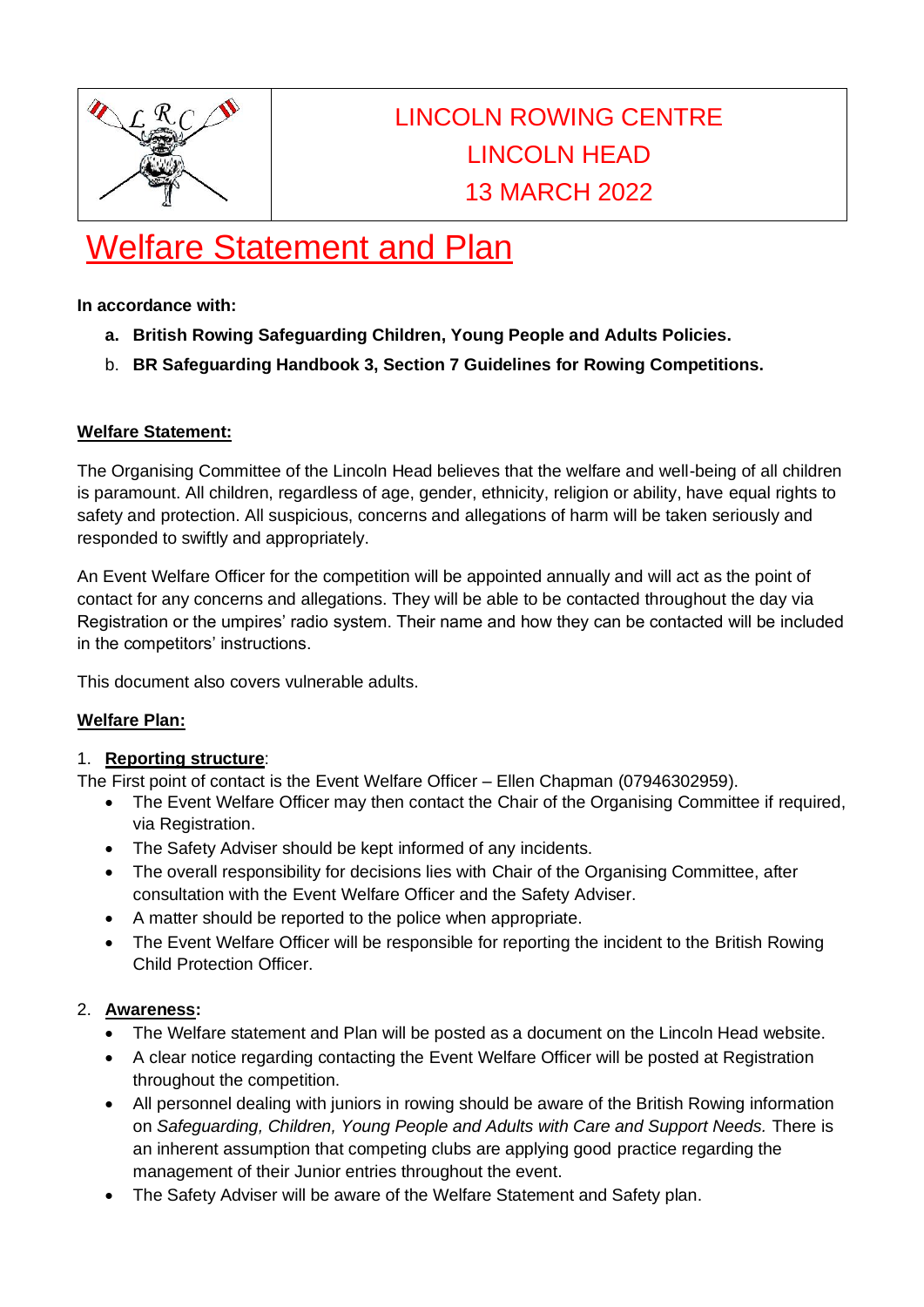# 3. **Medical Provision:**

- Medical staff will be given the Welfare Statement and Plan and be given the contact details for the Event Welfare Officer.
- In an emergency Lincoln Head Chair / Registration / Safety Adviser / Event Welfare Officer may contact the emergency services using 999

# 4. **Appropriate level of Security:**

• Volunteers and officials may be briefed on being vigilant for anything suspicious e.g. someone unknown to the crews hanging around or tampering with equipment; people taking pictures near the changing facilities.

# 5. **Coaches and Responsible Adults:**

All participants and coaches must abide by British Rowing Rules of Racing, British Rowing RowSafe guidelines and the local rules governing the competition. In addition, Coaches and adults with children or vulnerable adults in their care should familiarise themselves with the Lincoln Head Welfare Policy, in particular the Reporting Structure below. The following documents may also be referenced and are available from Registration and the website along with other competition documents:

- a. Competitor Information
- b. Lincoln Head Safety Plan
- c. Lincoln Head Risk Assessment

# 6. **Missing persons:**

- If a person has been missing for more than 30 minutes, contact Registration who will contact the Event Welfare Officer and the Safety Adviser. This may be performed via any official.
- All clubs have been asked to provide a primary contact number for emergency contact. These will be available to the Organising Committee throughout the day at Registration.

# 7. **Access to young people or their contact details:**

• Any person who will have significant access to children must hold a valid DBS check and certificate. Any person that does not hold a valid certificate must be in the supervision of someone who does.

# 8. **Photography:**

- The Organising Committee recognises that at a sports event such as the Lincoln Head, many parents and other supporters will wish to take photographs.
- A copy of the British Rowing advice on photography will be available via Registration.